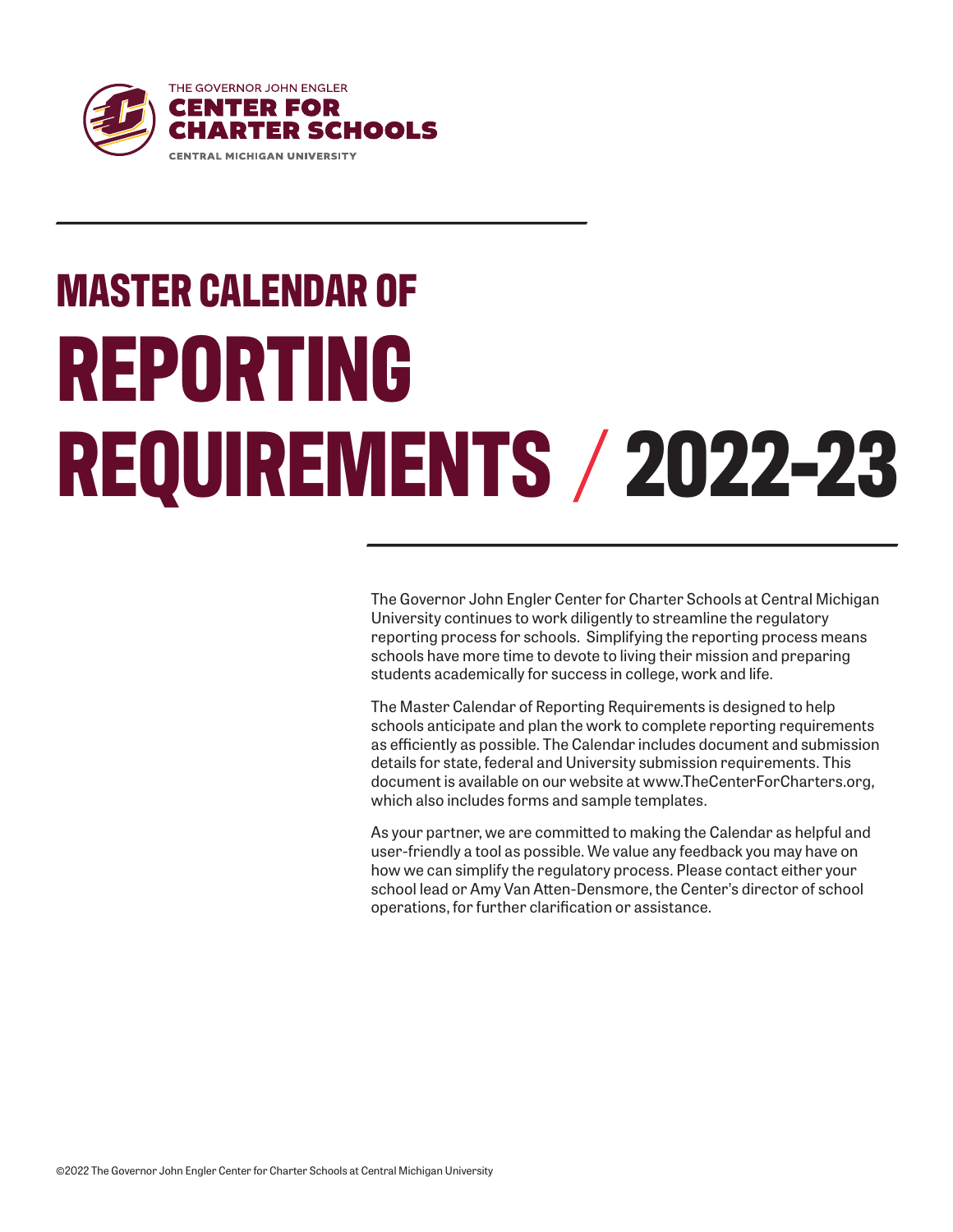### The Calendar is color-coded into two categories: **State/Federal-Required or General Reminder** and **University Required**.

In conjunction with the Calendar, the Center has developed Notes that provide additional information for specific submissions (see page nine). A form-numbering system is cross-referenced throughout the Calendar. The Center has an online version of the Calendar available at [www.TheCenterForCharters.org.](https://www.thecenterforcharters.org/resource-center/administration/master-calendar-of-reporting-requirements/) The online resources include forms, sample templates and Calendar files for downloading directly into Microsoft Oulook and Google Calendar.

#### **NEW** Submission Items:

In anticipation of legislative action that mirrors the requirements of the past two school years tracking the achievement and growth of students during the COVID-19 pandemic, our office is proactively adding the following requirements to formalize the needed actions by schools:

- **MAP Growth Winter Testing Window Choice** MAP Growth testing is not required by our office during the winter. However, many schools choose to administer MAP Growth during the winter to check students' progress mid-year. Additionally, many schools use MAP Growth data for their mid-year, legislatively required, benchmark assessment goal. This task provides the opportunity for schools to choose when the winter test window will open and close. Alternatively, schools will also have the option to indicate that they will not administer the MAP Growth assessment during the winter.
- **Benchmark Assessment Progress Reports Certification Schools are required to report the results of** the legislatively required benchmark assessments by the first meeting of the board in February 2023 and again by the last day of the 2022-2023 school year. The report must include the progress toward meeting the educational goals for all grades PK-12, with a transparency link on the school's website. The results must be in the aggregate for all grade levels, subgroups, and instructional modes.

**Academic Performance Report Review and Feedback** – While our office has always encouraged feedback on the Center-generated Academic Performance Reports, we have created a new mechanism to capture feedback by the school. If feedback is warranted or errors are identified, school personnel should document the items on Form A10 and submit the form via Epicenter. If no changes are necessary to the school's Report, or following the school's review and confirmation of revisions, schools will acknowledge completion by checking the certification box in Epicenter.

**Special Education Data Report** – There will be two data submissions each school year related to special education data. The first submission will reflect the school's fall count and the second submission will reflect the end of year data submitted to MDE. Additional instructions on these submissions are available through Form C6.

### **REMINDER**:

Schools that receive a waiver from the Michigan Department of Education (MDE) to begin school before Labor Day will have alternate MAP Growth testing windows and form submission due dates.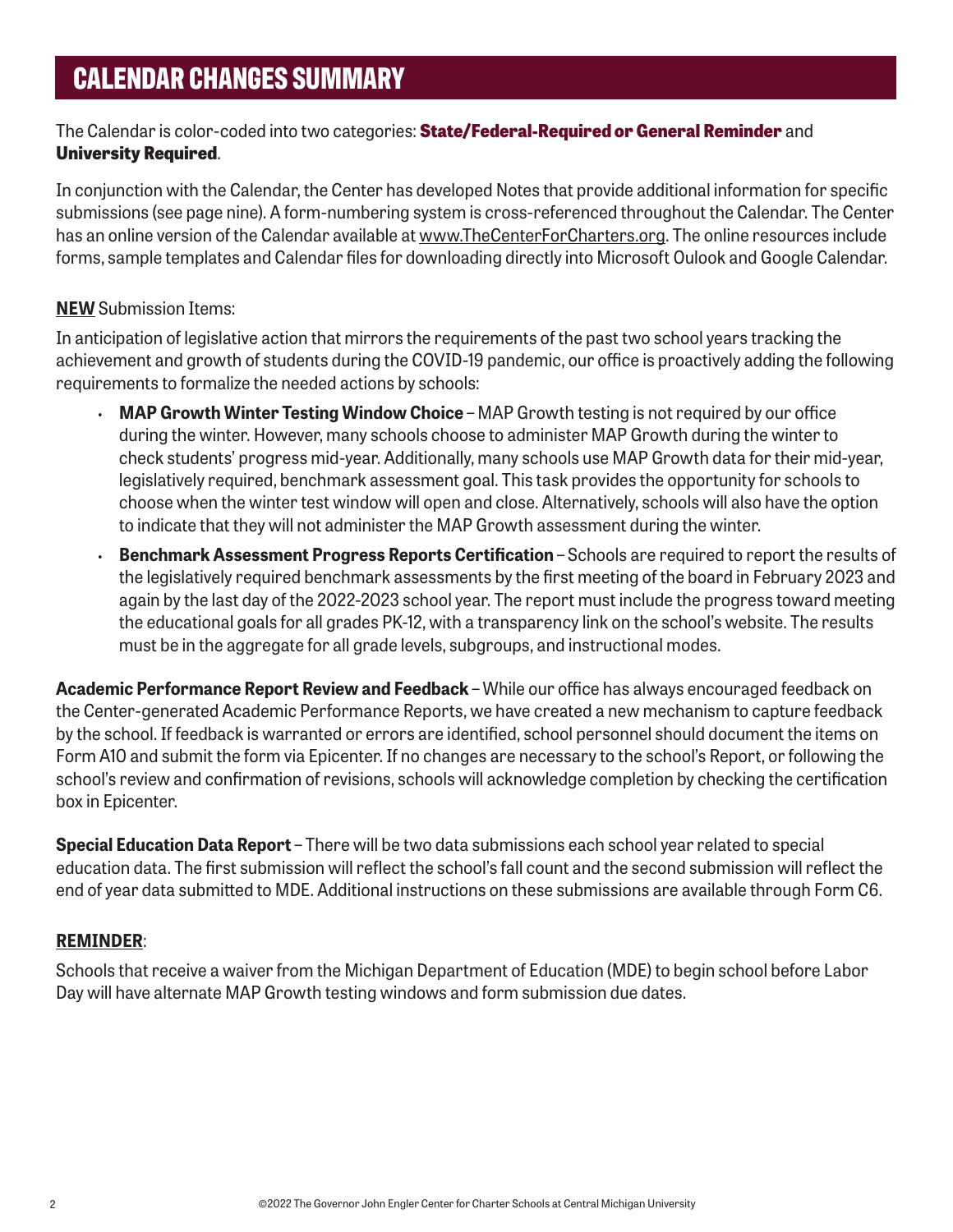| <b>DUE DATE</b>                              |        | <b>N</b> CENTER DOCUMENT SUBMISSION                                                                                                                                                                                                                                                                                                                                          |
|----------------------------------------------|--------|------------------------------------------------------------------------------------------------------------------------------------------------------------------------------------------------------------------------------------------------------------------------------------------------------------------------------------------------------------------------------|
| July 8, 2022-<br><b>July 22, 2022</b>        |        | $\Box$ 2021-2022 Academic Performance Report Review and Feedback $\mathbf 0$<br>Submit to: The Center-completed through an Epicenter task                                                                                                                                                                                                                                    |
| <b>July 29, 2022</b>                         |        | $\Box$ 2021-2022 4 <sup>th</sup> Quarter Financial Statements <sup><math>\odot</math></sup><br>Submit to: The Center via Epicenter (Sample Template F1)                                                                                                                                                                                                                      |
| <b>August 10, 2022</b>                       |        | $\Box$ Academy Roles Verification Application $\odot$<br>Submit to: The Center-completed through an Epicenter task                                                                                                                                                                                                                                                           |
| <b>August 22, 2022</b>                       | ப      | Transparency Reporting Certification Form @ (MCL 388.1618; MCL 380.503(6); MCL 29.19)<br>Submit to: The Center via Epicenter (Form C3)                                                                                                                                                                                                                                       |
| <b>TBD</b>                                   |        | $\Box$ 2021-2022 Annual Education Report Posting (Every Student Succeeds Act of 2015 and the<br>Revised School Code) (MCL 380.1204a)<br>(Refer to: https://www.michigan.gov/-/media/Project/Websites/mde/2021/12/09/2021-2022 Annual Education Report .pdf)<br>Submit to: The Center via Epicenter                                                                           |
| September 1, 2022                            |        | 2022-2023 School Improvement Plan (MCL 380.1277; MDE - SIP Information; MDE - MICIP Information)<br>(Refer to: https://mde.onlinehelp.cognia.org/wp-content/uploads/sites/17/2020/02/School-District_Reporting_679276_7.pdf)<br>No submission to the Center is required<br>Submit to: MDE Office of Field Services (see MDE's website at https://mde.onlinehelp.cognia.org/) |
| September 9, 2022                            | $\Box$ | Board Member Nomination Materials © - for consideration at the December 8, 2022 University<br><b>Board of Trustees meeting</b><br>Submit to: The Center - specific submission information provided separately                                                                                                                                                                |
|                                              |        | September 14, 2022 □ 2022-2023 MAP Growth Schedule - Fall<br>Submit to: The Center via Epicenter (Form A1)                                                                                                                                                                                                                                                                   |
|                                              |        | $\Box$ School Administrator Verification Form ©<br>Submit to: The Center via Epicenter (Form C5)                                                                                                                                                                                                                                                                             |
| <b>September 22, 2022</b>                    |        | <b>Annual Nonprofit Corporation Information Update @</b> (MCL 450.2911)<br>Submit to: Department of Licensing and Regulatory Affairs (LARA). The Center will conduct a review of<br>LARA's website and confirm the submission was made.                                                                                                                                      |
|                                              |        | $\Box$ AHERA Management Plan Approval Letter, Current 3-Year Asbestos Re-Inspection Report,<br>and/or Exclusionary Document, if required <sup>®</sup><br>Submit to: The Center via Epicenter                                                                                                                                                                                 |
|                                              |        | <b>University Board of Trustees Meeting</b><br>No submission to the Center is required                                                                                                                                                                                                                                                                                       |
| October 3, 2022 -<br><b>October 21, 2022</b> |        | <b>MAP Growth - Fall Testing Window</b><br>No submission to the Center is required                                                                                                                                                                                                                                                                                           |
| October 5, 2022                              |        | <b>2022-2023 General Education and Special Education Student Count Day (MCL 388.1606)</b><br>No submission to the Center is required                                                                                                                                                                                                                                         |
| <b>October 7, 2022</b>                       |        | □ 2022-2023 Preliminary Head Count © - Fall<br>Submit to: The Center - completed through an Epicenter task                                                                                                                                                                                                                                                                   |
| October 12, 2022                             | Ш      | 2022-2023 Assessment Coordinator Verification-Fall<br>Submit to: The Center via Epicenter (Form A2)                                                                                                                                                                                                                                                                          |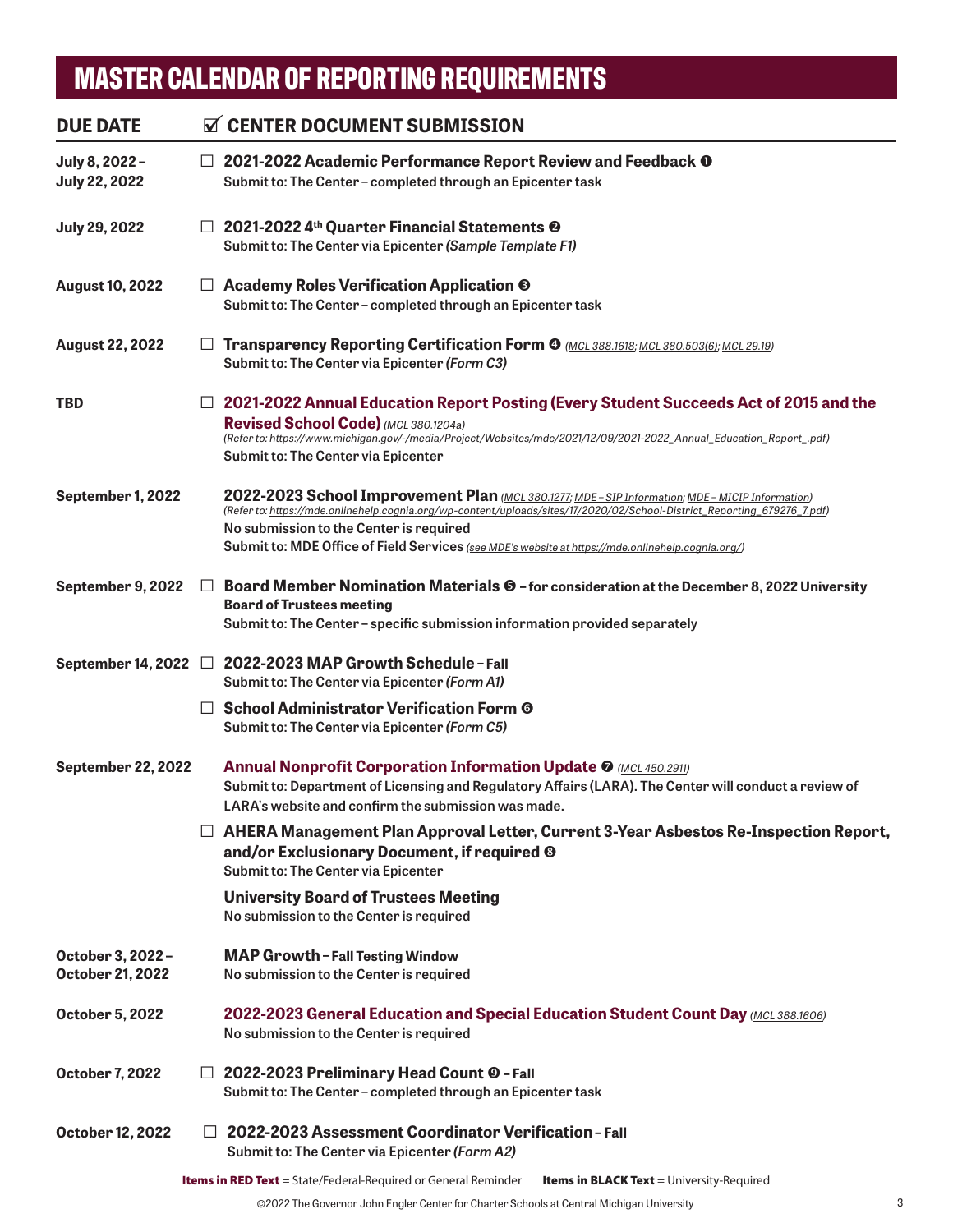| <b>DUE DATE</b>          |         | <b>N</b> CENTER DOCUMENT SUBMISSION                                                                                                                                                                                                    |
|--------------------------|---------|----------------------------------------------------------------------------------------------------------------------------------------------------------------------------------------------------------------------------------------|
| October 15, 2022         |         | Deadline for the Public Presentation of the 2021-2022 Annual Education Report (MCL 380.1204a)<br>No submission to the Center is required                                                                                               |
| October 28, 2022         |         | $\Box$ 2022-2023 1st Quarter Financial Statements $\odot$<br>Submit to: The Center via Epicenter (Sample Template F1)                                                                                                                  |
| <b>November 1, 2022</b>  |         | □ 2021-2022 Audited Financial Statements, A-133 Single Audit, Management Letter and Any<br><b>Other Audit Letters @ (MCL 388.1618)</b><br>Submit to: The Center via Epicenter and MDE                                                  |
|                          |         | $\Box$ 2021-2022 Board-Approved Response to Any/All Material Weaknesses, as identified by the<br>auditor, if required $\Phi$<br>Submit to: The Center via Epicenter - response may be included within the audited financial statements |
|                          |         | 2021-2022 Financial Information Database Data Files (MCL 388.1618)<br>No submission to the Center is required<br>Submit to: Center for Educational Performance and Information                                                         |
|                          |         | <b>Immunization Records Report @ (MCL 380.1177)</b><br>No submission to the Center is required<br><b>Submit to: Local Health Department</b>                                                                                            |
|                          |         | November 16, 2022 □ MAP Growth Winter Testing Window Choice<br>Submit to: The Center-completed through an Epicenter task                                                                                                               |
| <b>November 17, 2022</b> | $\Box$  | Board Member Nomination Materials $\Theta$ - for consideration at the February 16, 2023 University<br><b>Board of Trustees meeting</b><br>Submit to: The Center - specific submission information provided separately                  |
| <b>December 8, 2022</b>  |         | <b>University Board of Trustees Meeting</b><br>No submission to the Center is required                                                                                                                                                 |
| <b>December 15, 2022</b> |         | $\Box$ Special Education Data Report<br>Submit to: The Center via Epicenter (Form C6)                                                                                                                                                  |
| <b>December 31, 2022</b> |         | <b>Online Qualifying Statement ® (MCL 141.2303)</b><br>No submission to the Center is required<br>Submit to: Michigan Department of Treasury                                                                                           |
| <b>January 18, 2023</b>  |         | $\Box$ 2023-2024 Application and Enrollment Information $\degree$<br>Submit to: The Center - completed through an Epicenter task                                                                                                       |
| <b>January 20, 2023</b>  | $\perp$ | Board Member Nomination Materials $\Theta$ - for consideration at the April 20, 2023 University Board<br>of Trustees meeting<br>Submit to: The Center - specific submission information provided separately                            |
| <b>January 27, 2023</b>  |         | $\Box$ 2022-2023 2 <sup>nd</sup> Quarter Financial Statements <sup><math>\odot</math></sup><br>Submit to: The Center via Epicenter (Sample Template F1)                                                                                |
| February 1, 2023         |         | <b>Immunization Records Report @ (MCL 380.1177)</b><br>No submission to the Center is required<br><b>Submit to: Local Health Department</b>                                                                                            |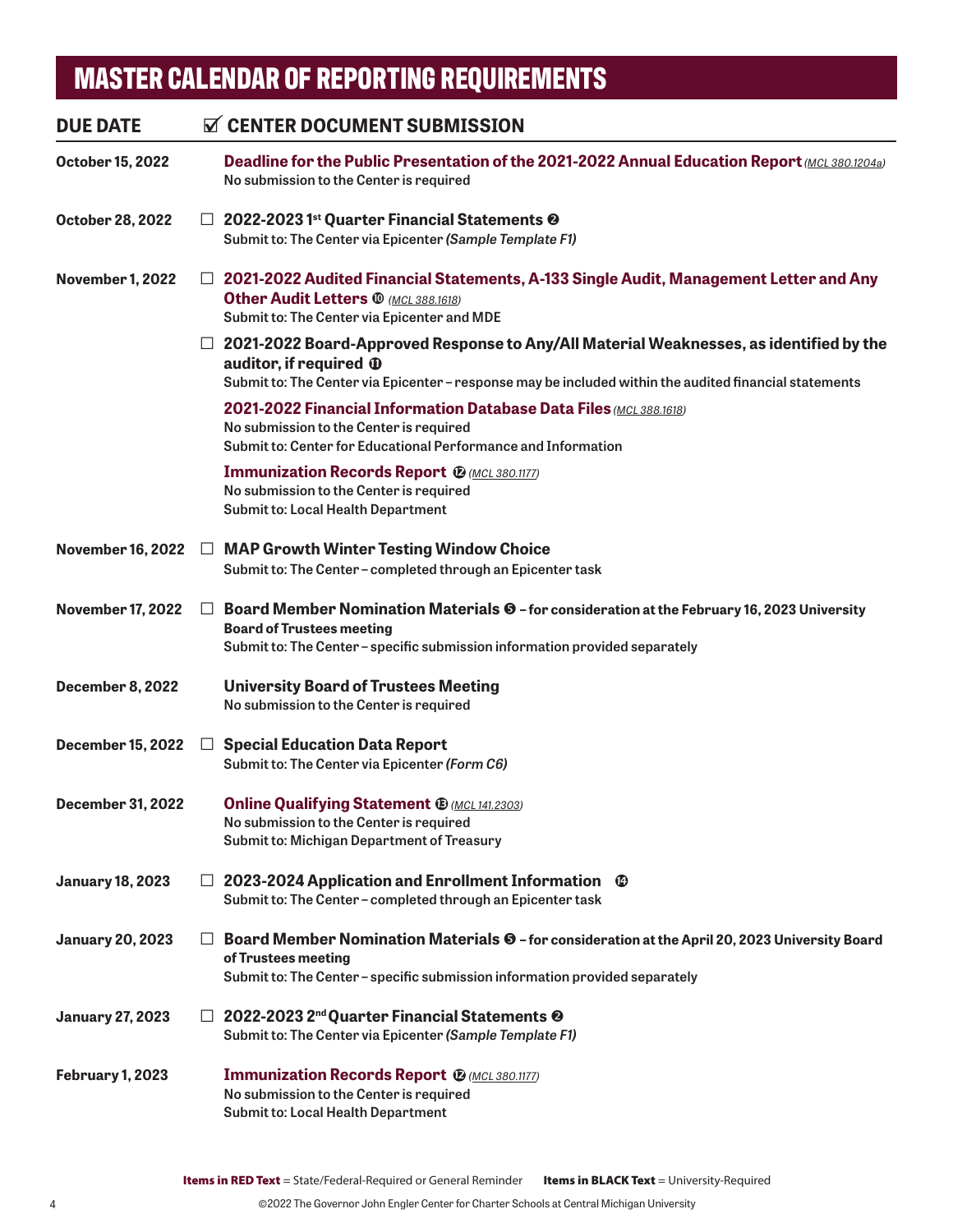## **February 8, 2023 2022-2023 General Education and Special Education Student Supplemental Count Day** *[\(MCL 388.1606a\)](http://legislature.mi.gov/doc.aspx?mcl-388-1606a)* **No submission to the Center is required February 10, 2023** □ **2022-2023 Preliminary Head Count – Supplemental Count Submit to: The Center – completed through an Epicenter task**  □ **Academy Roles Verification Application Submit to: The Center – completed through an Epicenter task February 13, 2023 – MAP Growth – Winter Testing Window (Optional) March 3, 2023 Test dates determined by school No submission to the Center is required February 16, 2023 University Board of Trustees Meeting No submission to the Center is required February 23, 2023** □ **2023-2024 Board-Approved Contract Amendment Request Resolution and Questionnaire Submit to: The Center via Epicenter** *[\(Contract Amendment Resolution](https://www.thecenterforcharters.org/resource-center/administration/master-calendar-of-reporting-requirements/) and [Contract Amendment Questionnaire](https://www.thecenterforcharters.org/wp-content/uploads/2020/10/CONTRACT-AMENDMENT-REQUEST-QUESTIONNAIRE.docx))* **February 28, 2023** □ **Benchmark Assessment Progress Reports Certification Submit to: The Center – completed through an Epicenter task March 22, 2023** □ **Transparency Reporting Certification Form**  *[\(MCL 388.1618](http://www.legislature.mi.gov/(S(bcsewjd45avebjierp2c3dpb))/mileg.aspx?page=getObject&objectName=mcl-388-1618); [MCL 380.503\(6\)](http://www.legislature.mi.gov/(S(kraoa1kh03oympgamjdrw4tu))/mileg.aspx?page=getObject&objectName=mcl-380-503); [MCL 29.19](http://www.legislature.mi.gov/(S(3ub4jhgimqfkrh4krnjsdbvw))/mileg.aspx?page=GetObject&objectname=mcl-29-19))* **Submit to: The Center via Epicenter** *[\(Form C3\)](https://www.thecenterforcharters.org/resource-center/administration/master-calendar-of-reporting-requirements/)* **March 31, 2023** □ **Board Member Nomination Materials – for consideration at the June 29, 2023 University Board of Trustees meeting Submit to: The Center – specific submission information provided separately April 10, 2023 – 2022-2023 Michigan Student Test of Educational Progress (M-STEP) – Testing Window (Grades 3 May 19, 2023 through 8, 11)** *[\(Act 38 of 1970\)](http://www.legislature.mi.gov/(S(fmlnqmoannpneu5gjngp4qr1))/mileg.aspx?page=getObject&objectName=mcl-Act-38-of-1970)*  **New Requirement: Grade 3 ELA testing must be completed by May 5, 2023. No submission to the Center is required April 12, 2023 College Entrance SAT with Essay (Grade 11 – all students; Grade 12 – eligible students) No submission to the Center is required PSAT (Grade 8) No submission to the Center is required April 12, 2023 – PSAT (Grades 9 and 10) April 18, 2023** Schools have the option of testing grades 9 and 10 on one day, or each grade on a separate day, but all students in the same grade must test on the same day at the same time. **No submission to the Center is required April 13, 2023 ACT WorkKeys® (Grade 11 – all students; Grade 12 – eligible students) No submission to the Center is required April 13, 2023 – PSAT Make-Up Primary (Grade 8) April 18, 2023 No submission to the Center is required** DUE DATE **CENTER DOCUMENT SUBMISSION**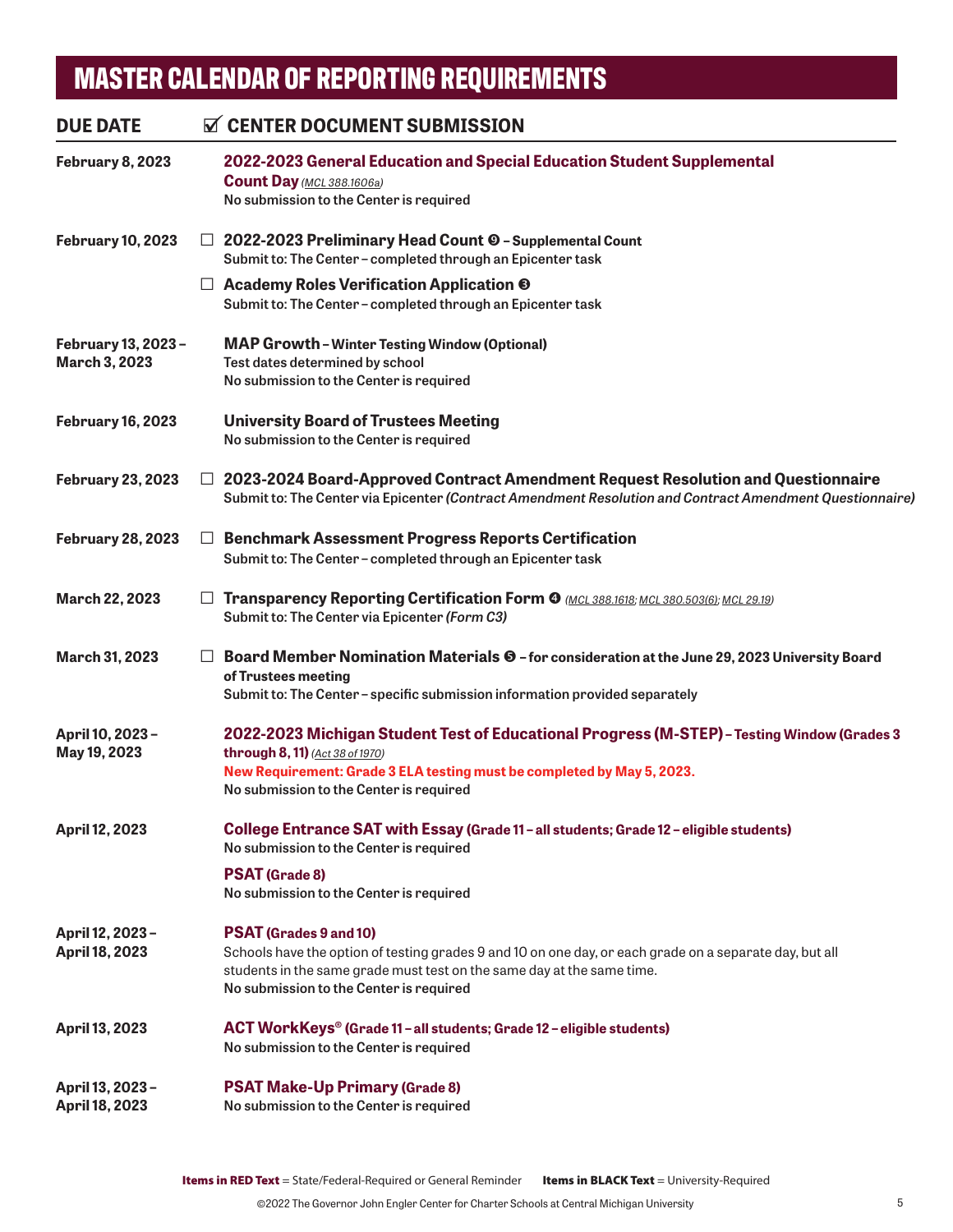## **April 20, 2023 University Board of Trustees Meeting No submission to the Center is required April 25, 2023 College Entrance SAT Make-Up (Grade 11 – all students; Grade 12 – eligible students) No submission to the Center is required April 25, 2023 – PSAT Make-Up (Grades 8, 9 and 10) April 26, 2023 No submission to the Center is required April 26, 2023** □ **2022-2023 MAP Growth Schedule – Spring Submit to: The Center via Epicenter** *[\(Form A3\)](https://www.thecenterforcharters.org/resource-center/administration/master-calendar-of-reporting-requirements/)* **April 27, 2023****ACT WorkKeys Make-Up (Grade 11 – all students; Grade 12 – eligible students) No submission to the Center is required April 28, 2023** □ **2022-2023 3rd Quarter Financial Statements Submit to: The Center via Epicenter** *[\(Sample Template F1\)](https://www.thecenterforcharters.org/resource-center/administration/master-calendar-of-reporting-requirements/)* **May 15, 2023 – MAP Growth – Spring Testing Window June 2, 2023 No submission to the Center is required May 24, 2023** □ **2022-2023 Assessment Coordinator Verification – Spring Submit to: The Center via Epicenter** *[\(Form A2\)](https://www.thecenterforcharters.org/resource-center/administration/master-calendar-of-reporting-requirements/)* **June 8, 2023** □ **2023-2024 Board-Approved Annual Calendar of Regularly Scheduled Board Meetings**  $\bigoplus$  **(***MCL [15](#page-8-0).265*) **Submit to: The Center via Epicenter** *[\(Sample Template C1](https://www.thecenterforcharters.org/resource-center/administration/master-calendar-of-reporting-requirements/) or [Sample Template C2](https://www.thecenterforcharters.org/resource-center/administration/master-calendar-of-reporting-requirements/))* □ **2023-2024 Board-Approved School Calendar/School Day Schedule** *[\(MCL 380.1284a\)](http://www.legislature.mi.gov/(S(kyj3phlaksssaanb4sd2dne2))/mileg.aspx?page=getObject&objectName=mcl-380-1284a)* **Submit to: The Center via Epicenter June 9, 2023** □ **2023-2024 MAP Growth Optional Student Assessments Form Submit to: The Center via Epicenter** *[\(Form A4\)](https://www.thecenterforcharters.org/resource-center/administration/master-calendar-of-reporting-requirements/)* **June 29, 2023** □ **Annual Expulsion Report and Website Report on Criminal Incidents Submit to: The Center – completed through an Epicenter task University Board of Trustees Meeting No submission to the Center is required June 30, 2023** □ **2023-2024 Board-Approved Annual Operating Budget – General Fund and Special Revenue Funds** [16](#page-8-0) *[\(Public Act 2 of 1968\)](http://www.legislature.mi.gov/(S(unka0y4hyssxdqzfv4enpvsm))/mileg.aspx?page=getObject&objectName=mcl-Act-2-of-1968)* **Submit to: The Center via Epicenter** *[\(Sample Template F2](https://www.thecenterforcharters.org/resource-center/administration/master-calendar-of-reporting-requirements/))* □ **Benchmark Assessment Progress Reports Certification Submit to: The Center – completed through an Epicenter task** □ **Board Member Nomination Materials ©** - for consideration at the September 28, 2023 University **Board of Trustees meeting Submit to: The Center – specific submission information provided separately** □ **Special Education Data Report Submit to: The Center – specific submission information provided separately** DUE DATE **CENTER DOCUMENT SUBMISSION**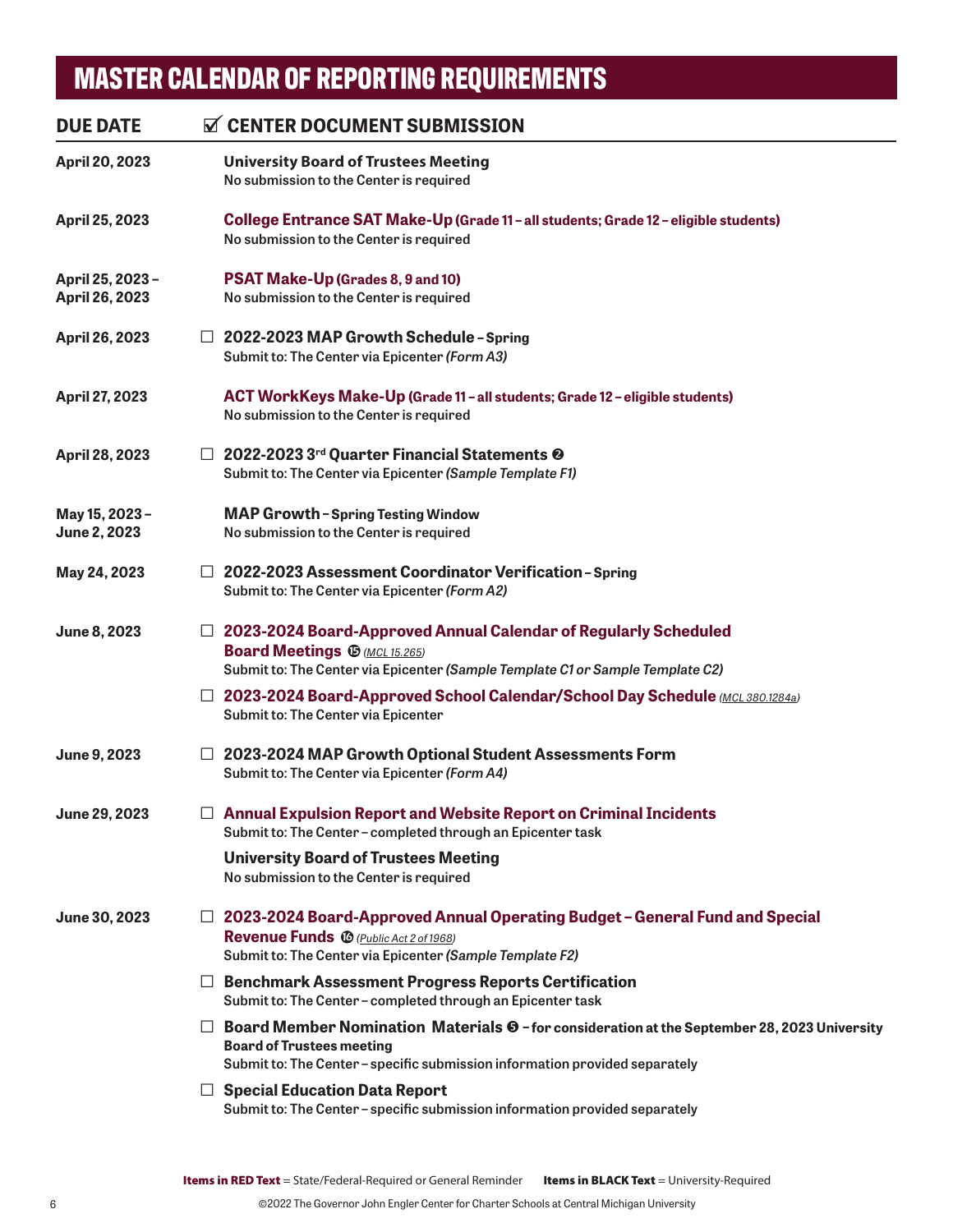## **ADDITIONAL REQUIREMENTS**

The following documents require submission within a certain number of days following school board action or other occurrences.

| <b>DUE DATE</b>                 | <b>CENTER DOCUMENT SUBMISSION</b>                                                                                                                                                                                                                                                                                                               |
|---------------------------------|-------------------------------------------------------------------------------------------------------------------------------------------------------------------------------------------------------------------------------------------------------------------------------------------------------------------------------------------------|
| <b>As Requested</b>             | <b>Conflict of Interest Disclosure (CID)</b><br>The Center will send a CID to each individual board member for completion and submission based on<br>the board member's appointment date. The CID is available at: https://www.thecenterforcharters.<br>org/wp-content/uploads/2020/11/CID-Fillable.pdf.<br>Submit to: The Center via Epicenter |
|                                 | <b>Reauthorization Materials</b><br>Submit to: The Center - specific submission information provided separately                                                                                                                                                                                                                                 |
| <b>Prior to Occupancy</b>       | <b>Certificate(s) of Use and Occupancy</b><br>Submit to: The Center - specific submission information provided separately                                                                                                                                                                                                                       |
| <b>Upon Posting/Notice</b>      | <b>School Board Special Meeting Notice</b><br>The school is required to provide a copy of the notice when it is posted at the school.<br>Submit to: The Center via Epicenter                                                                                                                                                                    |
|                                 | <b>School Board Meeting Cancellation Notice</b><br>The school is required to provide notice of any meeting cancellations.<br>Submit to: The Center via Epicenter                                                                                                                                                                                |
| <b>Upon School Board Action</b> | <b>Long-Term Financing</b><br>Upon school board action to pursue long-term financing, the school is required to provide<br>written notice of the school board's long-term financing plan.                                                                                                                                                       |
|                                 | • At least 30 days prior to closing, the school is required to submit long-term financing closing<br>documents with related materials (including long-term intercept requests, if applicable).<br>Submit to: The Center - specific submission information provided separately                                                                   |
|                                 | <b>Short-Term Financing</b>                                                                                                                                                                                                                                                                                                                     |
|                                 | . Michigan Finance Authority Borrowings (MFA) - Prior to closing, the school is required to:<br>Request an Authorizer's Letter from the Center which must then be submitted by the school to the<br>MFA with its application. After closing, the school is required to submit a copy of the MFA financing<br>transcript.                        |
|                                 | • Non-MFA Borrowings - At least 15 days prior to closing, the school is required to provide all closing<br>documents, including any short-term intercept requests and related documentation, if applicable.                                                                                                                                     |
|                                 | Submit to: The Center - specific submission information provided separately                                                                                                                                                                                                                                                                     |
| <b>Annually Upon Renewal</b>    | The School and Educational Service Provider (ESP) Insurance Certificates<br>Required to be submitted annually upon renewal.                                                                                                                                                                                                                     |
|                                 | Submit to: The Center - specific submission information provided separately                                                                                                                                                                                                                                                                     |
| <b>30 Calendar Days</b>         | Board-Reviewed Draft ESP Agreement (including amendments), Draft Legal                                                                                                                                                                                                                                                                          |
|                                 | <b>Opinion and ESP Information Sheet</b><br>Required to be submitted at least 30 days prior to execution, or as requested by the Center, refer to the<br>Center's ESP Policies.                                                                                                                                                                 |
|                                 | Submit to: The Center - specific submission information provided separately                                                                                                                                                                                                                                                                     |
|                                 | <b>Board-Reviewed Draft Matriculation Agreement(s)</b><br>Required to be submitted 30 days prior to execution.<br>Submit to: The Center - specific submission information provided separately                                                                                                                                                   |
|                                 | Board-Reviewed Draft Facility Lease Agreement(s) (including amendments)<br>Required to be submitted at least 30 days prior to renewal or execution.<br>Submit to: The Center - specific submission information provided separately                                                                                                              |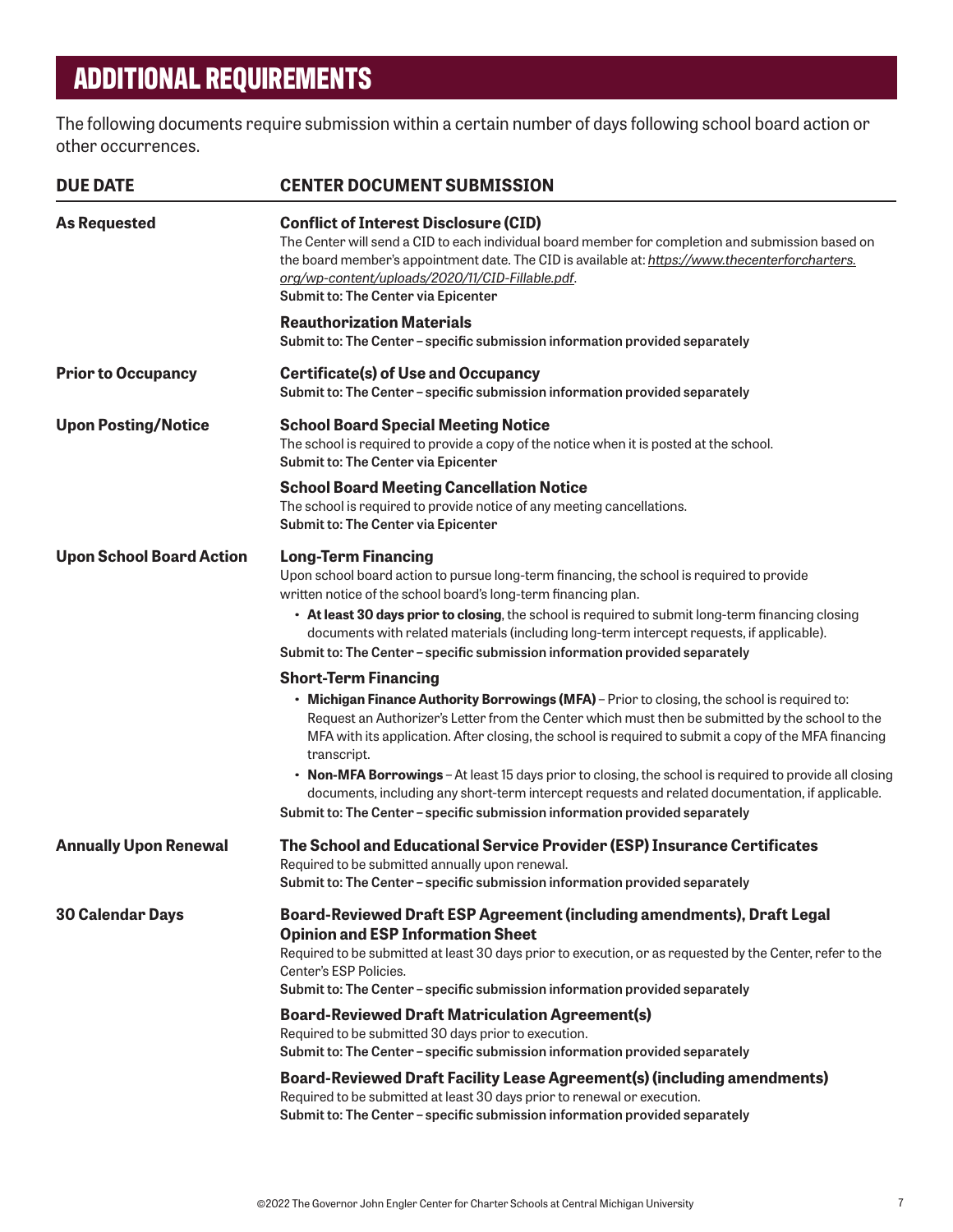## **ADDITIONAL REQUIREMENTS**

The following documents require submission within a certain number of days following school board action or other occurrences.

| <b>DUE DATE</b>         | <b>CENTER DOCUMENT SUBMISSION</b>                                                                                                                                                                                                                                                                                                                                                                                                                                                                                                                                                                                                                                                                                                                                                                                                                                                                                                                                                                                                                                                                                                                                      |
|-------------------------|------------------------------------------------------------------------------------------------------------------------------------------------------------------------------------------------------------------------------------------------------------------------------------------------------------------------------------------------------------------------------------------------------------------------------------------------------------------------------------------------------------------------------------------------------------------------------------------------------------------------------------------------------------------------------------------------------------------------------------------------------------------------------------------------------------------------------------------------------------------------------------------------------------------------------------------------------------------------------------------------------------------------------------------------------------------------------------------------------------------------------------------------------------------------|
| <b>30 Calendar Days</b> | <b>School's Insurance Policies</b><br>The school is required to submit the following insurance policies (including all forms and endorsements)<br>within 30 days of annual renewal:<br>• General Liability<br>• Automobile<br>• Liability<br>• Workers Compensation<br>• Property<br>• Errors & Omissions including Directors & Officers and School Leaders Errors & Omissions<br>• Employment Practices Liability<br>• Employee Dishonesty<br>• Sexual Molestation & Abuse Coverage and Corporal Punishment Coverage<br>• Umbrella/Excess Liability Policies<br>Submit to: The Center - specific submission information provided separately                                                                                                                                                                                                                                                                                                                                                                                                                                                                                                                           |
| <b>10 Business Days</b> | Amended Budget for the General Fund and Special Revenue Fund(s)<br>This submission is due within 10 business days after school board approval and requires:<br>· Board-approved General Appropriations Resolution (GAR) at the functional level - https://www.<br>thecenterforcharters.org/wp-content/uploads/2016/05/GAR_from_website.docx.<br>· Budget Detail, at the object-level, in a two-column format comparing the school board's prior<br>board-approved budget to the current amended budget. Additional resources in Center's Budget<br>Requirement Guide at https://www.thecenterforcharters.org/fiscal.<br>Submit to: The Center via Epicenter (Sample Template F4)<br>Board-Approved Waiver Request(s) and Response(s), if applicable<br>The school is required to submit any federal, state or ISD/RESA waiver (including the granting agency's<br>approval documentation) requesting an extension, an exemption and/or relief from any applicable law<br>or reporting requirement (i.e. seat time waiver, etc.).<br>Submit to: The Center via Epicenter                                                                                                |
| <b>8 Business days</b>  | Proposed Board Meeting Minutes of Regular, Special or Emergency Board<br><b>Meetings (including all resolutions)</b><br>This submission is due within eight business days after the regular, special or emergency board meeting<br>is held.<br>Submit to: The Center via Epicenter                                                                                                                                                                                                                                                                                                                                                                                                                                                                                                                                                                                                                                                                                                                                                                                                                                                                                     |
| <b>5 Business Days</b>  | <b>Litigation and Formal Proceedings</b><br>The school is required to provide notice of any litigation or formal proceedings (including arbitration<br>or mediation) initiated or received by the school within five business days upon notification.<br>Submit to: The Center - specific submission information provided separately<br><b>Board-Approved Meeting Minutes</b><br>The board-approved minutes are required to be submitted within five business days after a regular,<br>special or emergency meeting wherein minutes are approved.<br>Submit to: The Center via Epicenter<br>Board-Approved Changes to the Annual Calendar of Regularly Scheduled Meetings<br>Any board-approved changes to the Board Calendar are required to be submitted within five business<br>days after board approval.<br>Submit to: The Center via Epicenter<br><b>Application and Enrollment Results Form</b><br>The school is required to submit a completed Application and Enrollment Results Form within five<br>business days after the close of open enrollment and/or prior to the School's Random Selection Drawing.<br>Submit to: The Center via Epicenter (Form C4) |